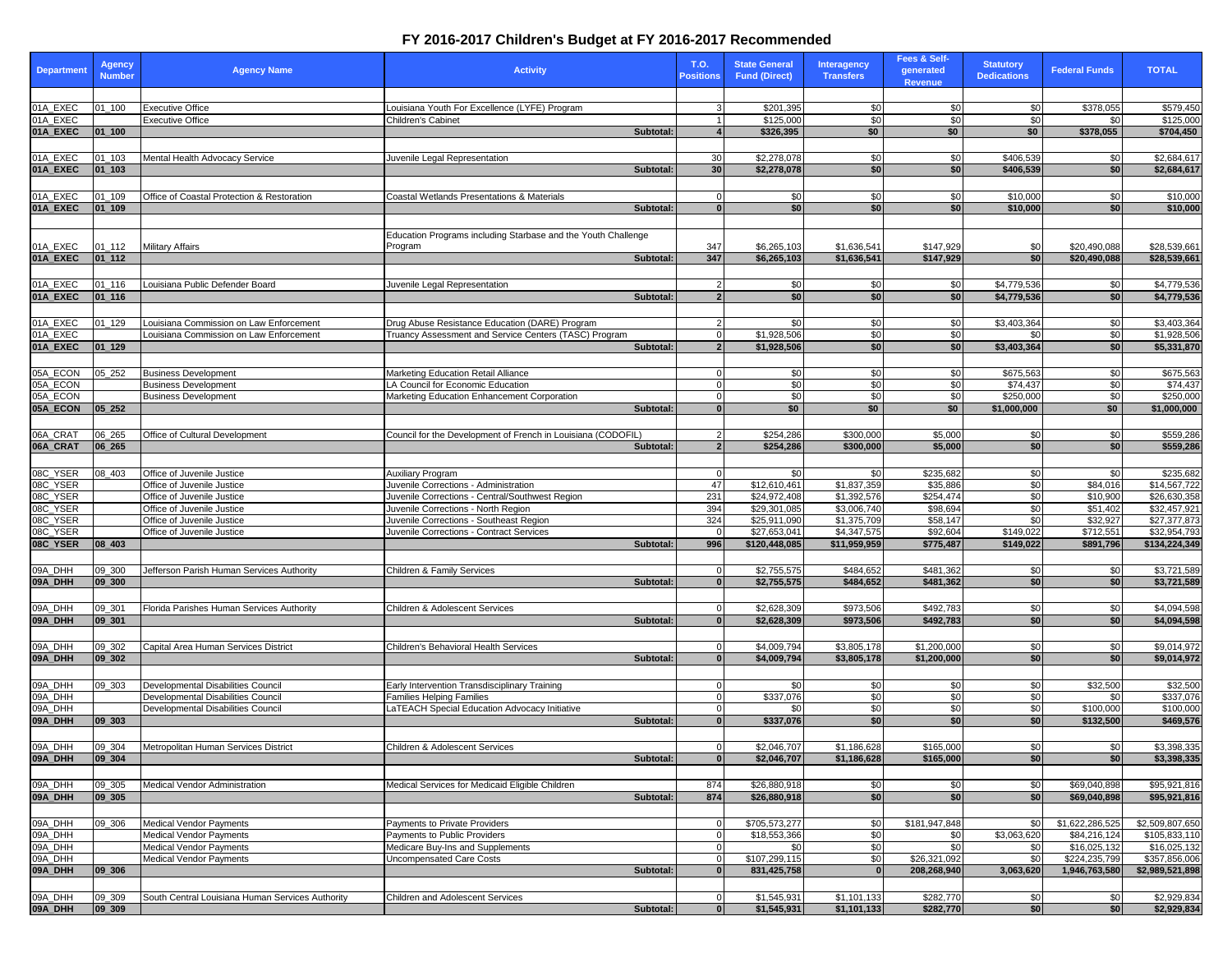## **FY 2016-2017 Children's Budget at FY 2016-2017 Recommended**

| <b>Department</b>    | Agency<br><b>Number</b> | <b>Agency Name</b>                                                           | <b>Activity</b>                                                           |           | T.O.<br><b>Positions</b>    | <b>State General</b><br><b>Fund (Direct)</b> | <b>Interagency</b><br><b>Transfers</b> | Fees & Self-<br>generated<br><b>Revenue</b> | <b>Statutory</b><br><b>Dedications</b> | <b>Federal Funds</b>         | <b>TOTAL</b>                 |
|----------------------|-------------------------|------------------------------------------------------------------------------|---------------------------------------------------------------------------|-----------|-----------------------------|----------------------------------------------|----------------------------------------|---------------------------------------------|----------------------------------------|------------------------------|------------------------------|
|                      |                         |                                                                              |                                                                           |           |                             |                                              |                                        |                                             |                                        |                              |                              |
|                      |                         |                                                                              |                                                                           |           |                             |                                              |                                        |                                             |                                        |                              |                              |
| 09A_DHH              | 09_310                  | Northeast Delta Human Services Area                                          | <b>Children and Adolescent Services</b>                                   |           | 0                           | \$999,044                                    | \$2,316,904                            | \$0                                         | \$0                                    | \$0                          | \$3,315,948                  |
| 09A_DHH              | 09_310                  |                                                                              |                                                                           | Subtotal: | $\bf{0}$                    | \$999,044                                    | \$2,316,904                            | \$0                                         | \$0                                    | \$0                          | \$3,315,948                  |
|                      |                         |                                                                              |                                                                           |           |                             |                                              |                                        |                                             |                                        |                              |                              |
| 09A_DHH              | 09 325                  | Acadiana Area Human Services District                                        | <b>Children and Adolescent Services</b>                                   |           | $\mathbf 0$                 | \$3,355,032                                  | \$642,834                              | \$192,199                                   | \$0                                    | \$0                          | \$4,190,065                  |
| 09A_DHH              | 09 325                  |                                                                              |                                                                           | Subtotal: | $\mathbf{0}$                | \$3,355,032                                  | \$642,834                              | \$192,199                                   | \$0                                    | \$0                          | \$4,190,065                  |
|                      |                         |                                                                              |                                                                           |           |                             |                                              |                                        |                                             |                                        |                              |                              |
| 09A_DHH<br>09A_DHH   | 09_326                  | Office of Public Health<br>Office of Public Health                           | <b>Birth Defect Monitoring Network</b><br>Child Death Review              |           | $\mathbf 0$<br>$\mathbf{0}$ | \$0<br>\$50,000                              | \$0<br>\$0                             | \$0<br>\$0                                  | \$0<br>\$0                             | \$185,000<br>\$0             | \$185,000<br>\$50,000        |
| 09A_DHH              |                         | Office of Public Health                                                      | Children's Special Health Services                                        |           | 29                          | \$805,000                                    | \$0                                    | \$300,000                                   | \$0                                    | \$4,412,446                  | \$5,517,446                  |
| 09A_DHH              |                         | Office of Public Health                                                      | <b>Emergency Medical Services</b>                                         |           | $\mathbf{1}$                | \$0                                          | \$0                                    | \$0                                         | \$0                                    | \$130,000                    | \$130,000                    |
| 09A_DHH              |                         | Office of Public Health                                                      | Genetics and Hemophilia                                                   |           | 30                          | \$1,278,740                                  | \$1,735,360                            | \$2,125,360                                 | \$1,721,260                            | \$780,000                    | \$7,640,720                  |
| 09A_DHH              |                         | Office of Public Health                                                      | HIV/Perinatal & AIDS Drug Assistance                                      |           | $\mathbf{1}$                | \$0                                          | \$0                                    | \$16,875                                    | \$0                                    | \$1,358,920                  | \$1,375,795                  |
| 09A_DHH              |                         | Office of Public Health                                                      | Immunization                                                              |           | 40                          | \$1,660,108                                  | \$0                                    | \$522,302                                   | \$0                                    | \$2,929.500                  | \$5,111,910                  |
| 09A_DHH<br>09A_DHH   |                         | Office of Public Health                                                      | <b>Lead Poisoning Prevention</b><br>Maternal and Child Health             |           | 1<br>11                     | \$0<br>\$0                                   | \$0<br>\$0                             | \$0<br>\$15,000                             | \$0<br>\$0                             | \$293,336<br>\$4,662,651     | \$293,336<br>\$4,677,651     |
| 09A_DHH              |                         | Office of Public Health<br>Office of Public Health                           | Nurse Family Partnership                                                  |           | 50                          | \$2,600,000                                  | \$2,877,075                            | \$0                                         | \$0                                    | \$14,336,310                 | \$19,813,385                 |
| 09A_DHH              |                         | Office of Public Health                                                      | Nutrition Services                                                        |           | 154                         | \$15,385                                     | \$0                                    | \$1,318,415                                 | \$0                                    | \$89,440,875                 | \$90,774,675                 |
| 09A_DHH              |                         | Office of Public Health                                                      | School Based Health Services                                              |           | $\overline{4}$              | \$400,527                                    | \$0                                    | \$0                                         | \$4,600,000                            | \$50,000                     | \$5,050,527                  |
| 09A DHH              |                         | Office of Public Health                                                      | <b>Smoking Cessation</b>                                                  |           | $\overline{2}$              | \$0                                          | \$0                                    | \$0                                         | \$325,000                              | \$628,877                    | \$953,877                    |
| 09A_DHH              | 09 326                  |                                                                              |                                                                           | Subtotal: | 323                         | \$6,809,760                                  | \$4,612,435                            | \$4,297,952                                 | \$6,646,260                            | \$119,207,915                | \$141,574,322                |
|                      |                         |                                                                              |                                                                           |           |                             |                                              |                                        |                                             |                                        |                              |                              |
| 09A_DHH              | 09 330                  | Office of Behavioral Health<br>Office of Behavioral Health                   | Administration of Children's Services                                     |           | $\overline{4}$              | \$462,686                                    | \$0                                    | \$0                                         | \$0                                    | \$262,193                    | \$724,879                    |
| 09A_DHH<br>09A_DHH   | 09 330                  |                                                                              | Child/Adolescent Community Services                                       | Subtotal: | $\overline{4}$<br>8         | \$844,662<br>\$1,307,348                     | \$298,483<br>\$298,483                 | \$0<br>\$0                                  | \$0<br>\$0                             | \$8,983,358<br>\$9.245.551   | \$10,126,503<br>\$10,851,382 |
|                      |                         |                                                                              |                                                                           |           |                             |                                              |                                        |                                             |                                        |                              |                              |
| 09A_DHH              | 09 340                  | Office for Citizens with Developmental Disabilities                          | Early Steps                                                               |           | 13                          | \$10,480,420                                 | \$0                                    | \$350,000                                   | \$0                                    | \$6,412,027                  | \$17,242,447                 |
| 09A_DHH              |                         | Office for Citizens with Developmental Disabilities                          | Pinecrest SSC - Residential & Community-Based Services                    |           | 76                          | \$0                                          | \$7,867,499                            | \$0                                         | \$0                                    | \$0                          | \$7,867,499                  |
| 09A_DHH              | 09_340                  |                                                                              |                                                                           | Subtotal: | 89                          | \$10,480,420                                 | \$7,867,499                            | \$350,000                                   | \$0                                    | \$6,412,027                  | \$25,109,946                 |
|                      |                         |                                                                              |                                                                           |           |                             |                                              |                                        |                                             |                                        |                              |                              |
| 09A_DHH              | 09_375                  | Imperial Calcasieu Human Services Authority                                  | Children and Adolescent Services                                          |           | $\mathbf 0$                 | \$1,001,340                                  | \$226,725                              | \$0                                         | \$0                                    | \$0                          | \$1,228,065                  |
| 09A_DHH              | 09 375                  |                                                                              |                                                                           | Subtotal: | $\mathbf{0}$                | \$1,001,340                                  | \$226,725                              | \$0                                         | \$0                                    | \$0                          | \$1,228,065                  |
|                      |                         |                                                                              |                                                                           |           |                             |                                              |                                        |                                             |                                        |                              |                              |
| 09A_DHH              | 09_376                  | Central Louisiana Human Services District                                    | Children and Adolescent Services                                          |           | $\mathbf 0$                 | \$1,500,567                                  | \$208,000                              | \$0                                         | \$0                                    | \$0                          | \$1,708,567                  |
| 09A_DHH              | 09_376                  |                                                                              |                                                                           | Subtotal: | $\mathbf{0}$                | \$1,500,567                                  | \$208,000                              | \$0                                         | \$0                                    | \$0                          | \$1,708,567                  |
| 09A_DHH              | 09_377                  | Northwest Louisiana Human Services District                                  | Children and Adolescent Services                                          |           | $\mathbf 0$                 | \$296,716                                    | \$916,572                              | \$214,584                                   | \$0                                    | \$0                          | \$1,427,872                  |
| 09A_DHH              | 09_377                  |                                                                              |                                                                           | Subtotal: | $\mathbf{0}$                | \$296,716                                    | \$916,572                              | \$214,584                                   | \$0                                    | \$0                          | \$1,427,872                  |
|                      |                         |                                                                              |                                                                           |           |                             |                                              |                                        |                                             |                                        |                              |                              |
| 10A_DCFS             |                         | Office of Children & Family Services                                         | <b>Child Welfare Services</b>                                             |           | 535                         | \$32,776,972                                 | \$0                                    | \$1,546,985                                 | \$412,358                              | \$123,057,347                | \$157,793,662                |
| 10A DCFS             |                         | Office of Children & Family Services                                         | <b>Disability Determinations</b>                                          |           | 48                          | \$0                                          | \$0                                    | \$0                                         | \$0                                    | \$9,382,986                  | \$9,382,986                  |
| 10A_DCFS             |                         | Office of Children & Family Services                                         | Payments to TANF recipients                                               |           | 297                         | \$0                                          | \$0                                    | \$0                                         | \$0                                    | \$25,964,023                 | \$25,964,023                 |
| 10A_DCFS             |                         | Office of Children & Family Services                                         | Supplemental Nutritional Assistance Program (SNAP)                        |           | 285                         | \$28,902,646                                 | \$0                                    | \$0                                         | \$0                                    | \$39,015,685                 | \$67,918,331                 |
| 10A_DCFS<br>10A DCFS |                         | Office of Children & Family Services<br>Office of Children & Family Services | Support Enforcement<br>Temporary Aid to Needy Families (TANF) Initiatives |           | 242<br>49                   | \$21,297,983<br>\$6,500,000                  | \$0<br>\$0                             | \$0<br>\$0                                  | \$0<br>\$0                             | \$59,581,214<br>\$39,908,276 | \$80,879,197<br>\$46,408,276 |
| 10A_DCFS             | 10 360                  |                                                                              |                                                                           | Subtotal: | 1,456                       | \$89,477,601                                 | \$0                                    | \$1,546,985                                 | \$412,358                              | \$296,909,531                | \$388,346,475                |
|                      |                         |                                                                              |                                                                           |           |                             |                                              |                                        |                                             |                                        |                              |                              |
| 11A NATR             | 11_435                  | Office of Coastal Management                                                 | Outreach & Public Information for Children                                |           | $\Omega$                    | \$0                                          | \$0                                    | \$0                                         | \$0                                    | \$30,240                     | \$30,240                     |
| 11A NATR             | 11_435                  |                                                                              |                                                                           | Subtotal: | $\mathbf{0}$                | \$0                                          | \$0                                    | \$0                                         | \$0                                    | \$30,240                     | \$30,240                     |
|                      |                         |                                                                              |                                                                           |           |                             |                                              |                                        |                                             |                                        |                              |                              |
| 14A_LWC              | 14 474                  | Workforce Support & Training                                                 | Services to Youth                                                         |           | $\Omega$                    | \$0                                          | \$0                                    | \$0                                         | \$0                                    | \$10,255,671                 | \$10,255,671                 |
| 14A_LWC              | 14_474                  |                                                                              |                                                                           | Subtotal: | $\mathbf{0}$                | \$0                                          | \$0                                    | \$0                                         | \$0                                    | \$10,255,671                 | \$10,255,671                 |
|                      |                         |                                                                              |                                                                           |           |                             |                                              |                                        |                                             |                                        |                              |                              |
| 19A_HIED             | 19A_600                 | SU System                                                                    | 4-H Youth Development                                                     |           |                             | \$0                                          | \$0                                    | \$167,400                                   | \$0                                    | \$2,327,853                  | \$2,495,253                  |
| 19A_HIED             | 19A_600                 | SU System                                                                    | Healthcare, Education, Training, & Patient Services                       | Subtotal: | $\mathbf 0$<br>$\bf{0}$     | \$O<br>\$0                                   | \$0                                    | \$1,627,047<br>\$1,794,447                  | \$200,486                              | \$0                          | \$1,827,533                  |
| 19A_HIED             |                         |                                                                              |                                                                           |           |                             |                                              | \$0                                    |                                             | \$200,486                              | \$2,327,853                  | \$4,322,786                  |
| 19A_HIED             | 19A_661                 | Office of Student Financial Assistance                                       | START College Saving Plan                                                 |           | 6                           | \$1,700,000                                  | \$0                                    | \$0                                         | \$707,920                              | \$707,920                    | \$3,115,840                  |
| 19A_HIED             | 19A_661                 |                                                                              |                                                                           | Subtotal: | 6                           | \$1,700,000                                  | \$0                                    | \$0                                         | \$707,920                              | \$707,920                    | \$3,115,840                  |
|                      |                         |                                                                              |                                                                           |           |                             |                                              |                                        |                                             |                                        |                              |                              |
| 19B_OTED             | 19B 653                 | Louisiana Schools for the Deaf and Visually Impaired                         | Children's Services                                                       |           | 91                          | \$10.179.852                                 | \$392,310                              | \$104,245                                   | \$0                                    | \$0                          | \$10,676,407                 |
| 19B_OTED             |                         | Louisiana Schools for the Deaf and Visually Impaired                         | Instruction                                                               |           | 120                         | \$7,437,881                                  | \$1,214,344                            | \$3,000                                     | \$77,428                               | \$0                          | \$8,732,653                  |
| 19B_OTED             |                         | ouisiana Schools for the Deaf and Visually Impaired                          | Residential                                                               |           | 74                          | \$4,716,970                                  | \$818,691                              | \$0                                         | \$76,160                               | \$0                          | \$5,611,821                  |
| 19B_OTED             |                         | Louisiana Schools for the Deaf and Visually Impaired                         | Student Center                                                            |           | $\Omega$                    | \$0                                          | \$0                                    | \$2,500                                     | \$0                                    | \$0                          | \$2,500                      |
| 19B_OTED             | 19B_653                 |                                                                              |                                                                           | Subtotal: | 285                         | \$22,334,703                                 | \$2,425,345                            | \$109,745                                   | \$153,588                              | \$0                          | \$25,023,381                 |
|                      |                         |                                                                              |                                                                           |           |                             |                                              |                                        |                                             |                                        |                              |                              |